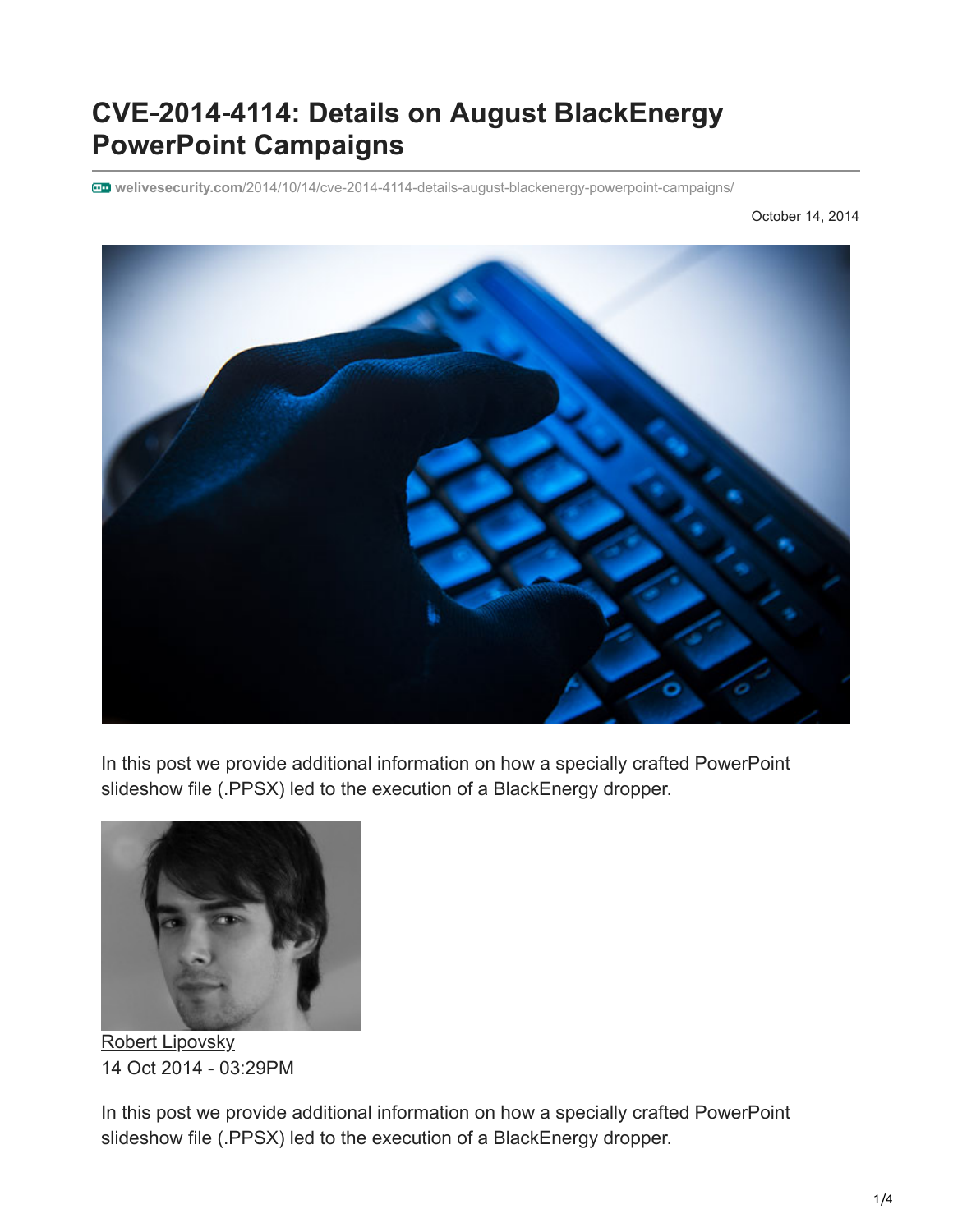At the Virus Bulletin conference that took place in Seattle last month, [we talked about](https://www.virusbtn.com/conference/vb2014/abstracts/LM3-LipovskyCherepanov.xml) how the BlackEnergy trojan has evolved into a malicious tool used for espionage in Ukraine and Poland.

[In our last post on the subject,](https://www.welivesecurity.com/2014/09/22/back-in-blackenergy-2014/) we mentioned the following malware spreading vectors used in BlackEnergy campaigns this year:

- Microsoft Word documents containing exploits, e.g. the CVE-2014-1761 vulnerability
- Executables with a Microsoft Word icon, to lure the victim into opening them
- Exploitation of Java
- Installation through the Team Viewer remote control software
- Microsoft PowerPoint documents containing the CVE-2014-4114 vulnerability

In this post we provide additional information on the latter: how a specially crafted PowerPoint slideshow file (.PPSX) led to the execution of a BlackEnergy dropper.

In the August 2014 campaigns, a number of potential victims have received spear-phishing emails such as the one below.



The gist of the email's Ukrainian text is that the Prime Minister of Ukraine, Arseniy Yatsenyuk, is instructing the Prosecutor General's Office, the Security Service of Ukraine, Ministry of Internal Affairs and Ministry of Justice to check members of the parliament, parties and NGOs in Ukraine for any involvement in the support of rebels in the East of Ukraine and that a list of potential terrorist supporters is attached.

If the recipient took the bait and opened the PPSX attachment, they would see what they'd expect from the email description – a list of names: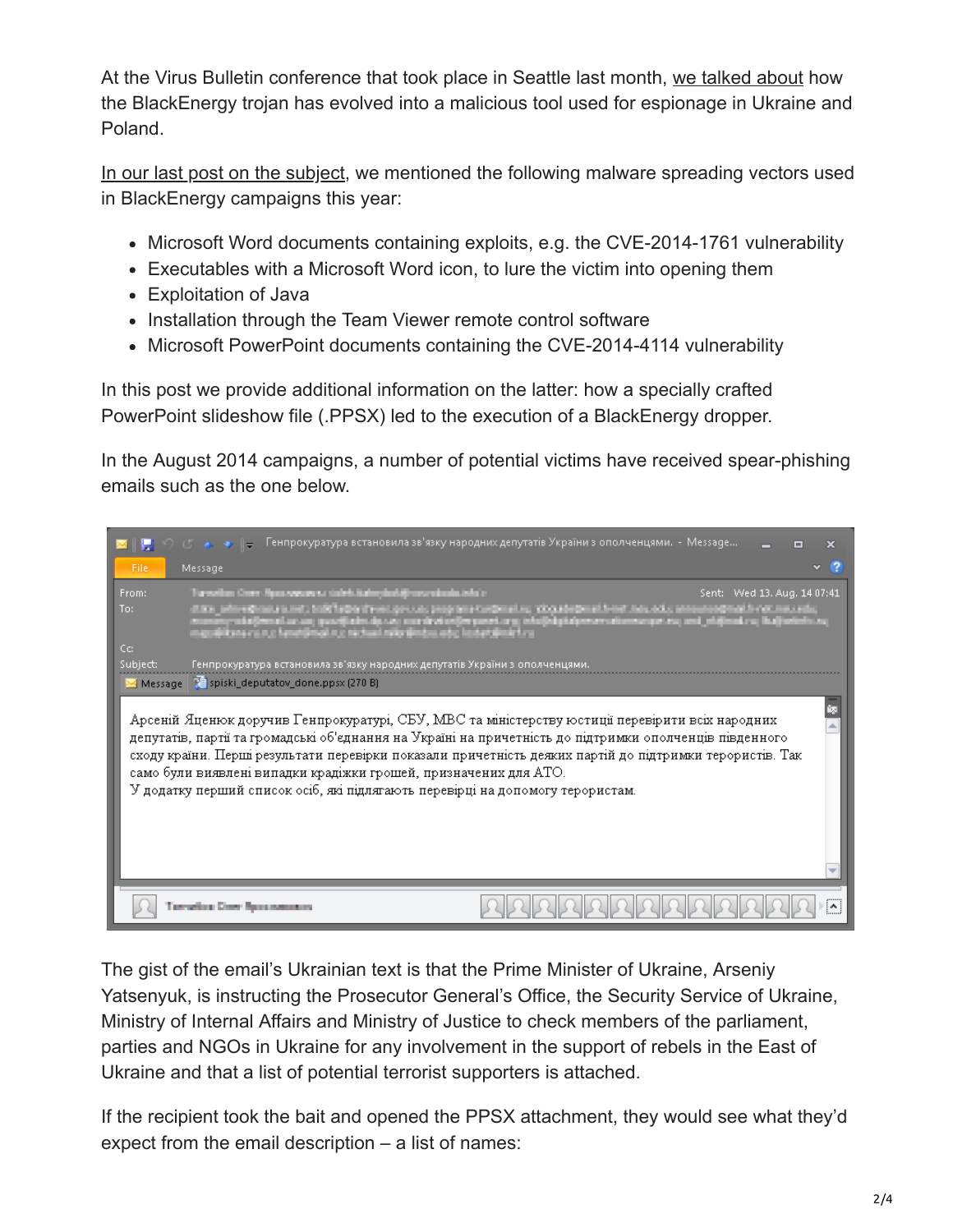

What was more important, however, was what was happening in the background. The PowerPoint package contained two embedded OLE objects, each with a remote path where the resource is located. The two files were named slide1.gif and slides.inf.

| E {ZIP:spiski_deputatov_done.ppsx\ppt\embeddings} - Far |                                               |      |      |                     |      |
|---------------------------------------------------------|-----------------------------------------------|------|------|---------------------|------|
|                                                         | ZIP:spiski_deputatov_done.ppsx\ppt\embeddings |      |      |                     |      |
|                                                         | Name                                          |      | Size | Date                | Time |
|                                                         |                                               |      |      | 13.08.14109:2       |      |
|                                                         |                                               | binl |      | 2560 07.08.14 19:15 |      |
|                                                         | OleObject1                                    | binl |      | 2560 07.08.14 19:15 |      |

It is a feature of Microsoft PowerPoint to load these files, but it turned out to be a dangerous one, since the objects could be downloaded from an arbitrary untrustworthy network location and executed with none of the warning pop-ups, addressed in the [MS12-005 patch.](http://support.microsoft.com/kb/2584146)

So what were the two downloaded files? The .gif file was not an image but, in fact, a camouflaged BlackEnergy Lite dropper. [.INF files are executable](https://en.wikipedia.org/wiki/INF_file) and typically used to install device drivers.

In this particular instance, the .INF file's job was to rename the BlackEnergy dropper from slide1.gif to slide1.gif.exe and execute it using a simple Windows Registry entry:

Functionally similar exploits have been known since at least 2012 but have not been widely abused. After seeing this one actively used by malware in-the-wild, ESET has reported it to Microsoft on September 2<sup>nd</sup>, 2014.

Now that the vulnerability has been recognized as CVE-2014-4114 and Microsoft created